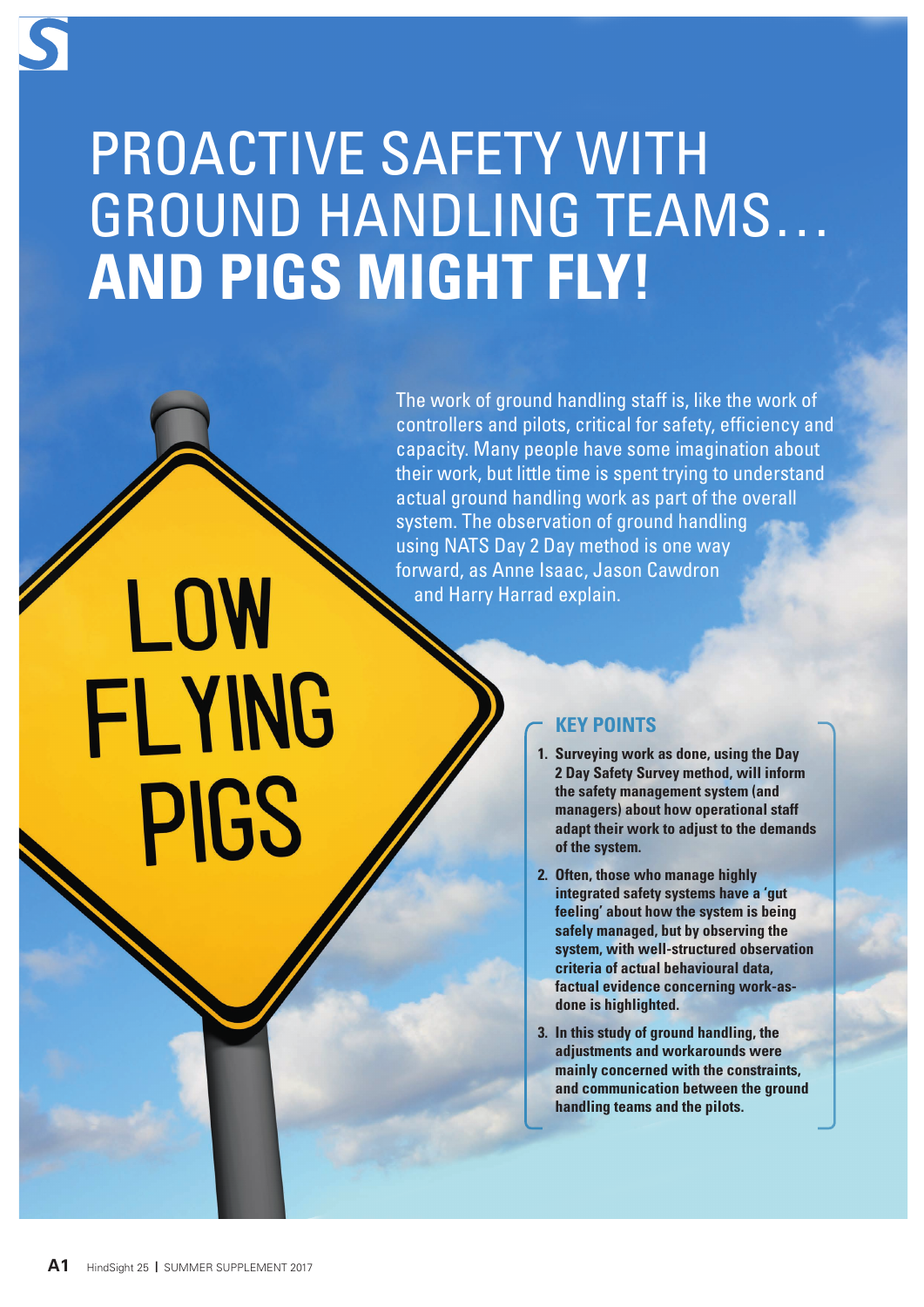Aviation is considered an 'ultra-safe' system with very small numbers of serious incidents and accidents. However, even in ultra-safe industries, accidents happen that surprise us. Often in these cases, performance of the individuals, teams and organisation itself 'drifts into failure'. Small changes occur over time that are hard to notice because they gradually become normal. Alternatively, performance can simply become more variable, with no specific trend. This is often made more complex because what an organisation thinks is being done to maintain safety is, in fact, not always working as imagined.

Most airports, airlines and air navigation service providers have systems for event reporting, incident investigation and lesson learning. However, even mature systems related to these functions have three problems. Firstly, the data is reactive rather than proactive; the event has already happened. Secondly, accidents and incidents are often unique events, with different patterns of contributing factors; preventing future incidents is rarely possible. Lastly, since there are few accidents and serious incidents, we should not rely solely on such data for safety monitoring and improvement**<sup>1</sup>** .

The figure 1 indicates the numbers of ground handling events by attribution from fifteen airports over 3 years. All events reported during the three years:

- were associated with more than one 'actor' in the airport environment
- $n$  have causal factors associated with air traffic controllers, pilots and drivers.

These and other reports of incident data demonstrate that this picture is not only complex, but also involve several interfacing teams; a situation which requires a new approach to risk analysis and safety.

System safety experts also agree that traditional approaches to improving safety are coming up against the laws of diminishing returns and are looking towards other leading safety indicators to help them understand safety and



**Figure 1: The attributable teams in ground handling events**



**Figure 2: A safety framework (adapted from Rasmussen, 1997)**

human performance. The diagram above shows the different pressures which all operations are continuously under.

Organisations place pressure on the operation to 'make it more efficient'. For example, we cannot fund every initiative, provide every variant of equipment or have unlimited funds for operational staff. The organisation must make a profit and there will always be a drive towards greater efficiencies. The green line indicates this.

Individually, there is only so much work that can be done and therefore workload pressures also play a part. If workload is too high then overloads can result and the operation may breakdown, resulting in actions such as 'stopping departures'.

Similarly, if there is too little work then the operation may be 'underloaded' and there may also be safety incidents. The failure of the operation due to workload imbalance is shown by the blue line and the arrow shows the pressure to reduce workload.

<sup>1-</sup> In the UK, NATS only has 3 in 100,000 air traffic movements which result in an adverse event. This statistic compares with many other ANSP's and other comparable industries.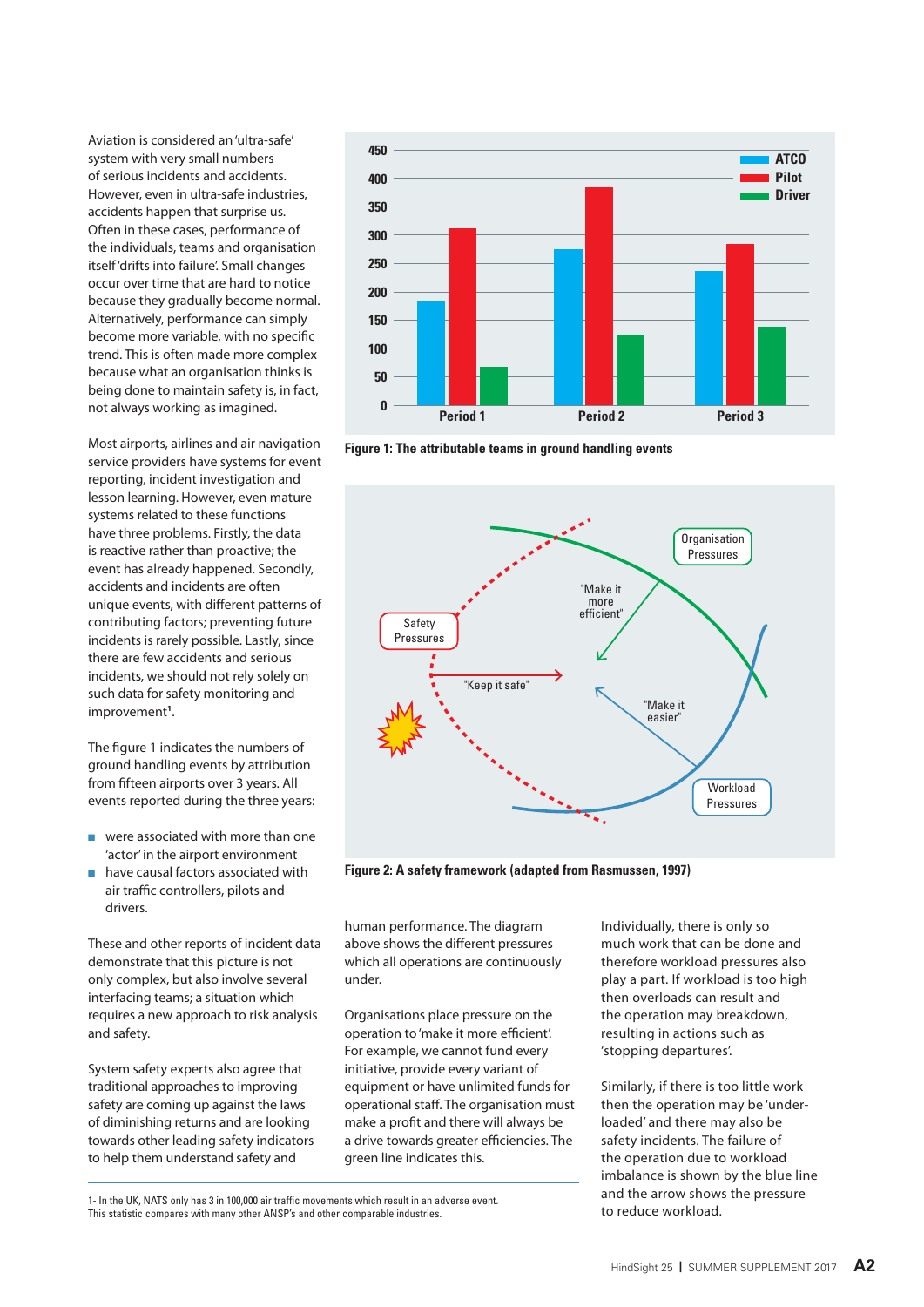

Lastly, there are safety culture programmes, safety initiatives, assurance methods and other activities all pushing away from the safety line where an accident could occur. These activities ensure that we keep the operation safe. We do not know where this accident line is; the only certain way to find out would be to have an accident. Therefore, we have a safety margin from the accident and we have other lines such as losses of separation or runway incursions which tell us something about whether we believe we are approaching the red accident line.

These three pressures change constantly and the point where we are operating will be in a different place from day-to-day and from minute-tominute.

It is clear that with so few serious adverse events and the complexities of large safety critical teams working so closely together, we need to look at another perspective of safety. It is for this reason the relatively new concept of Safety-II (Hollnagel, et al, 2013) may deliver improvements to safety. The following principles of Safety-II need to be considered when developing this alternative perspective:

- Understand current performance, and how performance varies, to understand safety.
- $\blacksquare$  Understand the pressures that cause the operating point to vary its position and drift towards danger.
- $\blacksquare$  Develop the safety actions that will counter this increased pressure.
- $\blacksquare$  Understand the trade-offs that are made in the operation to support efficiency, workload and safety.
- $\blacksquare$  Understand the gap between work as imagined and work as done.
- $\blacksquare$  Understand what actions we take to anticipate risk and whether we are approaching our safety margins.

Alternative safety observation methodologies have therefore been developed to examine these issues. These safety survey methods have several things in common:

- $\blacksquare$  They focus on safety improvement.
- They are 'over the shoulder' observations by trained observers, who are also operational staff.
- $\blacksquare$  The observations are confidential and non-punitive.
- $\blacksquare$  The observations focus on the whole system not individuals per se.
- $\blacksquare$  They are periodically recurring rather than continuous programmes.

The surveys have several key stages of development, including preparation, planning, data collection, data analysis, reporting, safety improvement activities and evaluation.

Day 2 Day (D2D) Safety Survey programme has been running in NATS for 9 years, and was introduced as a new initiative within a busy UK airport. The airside teams at London City Airport approached NATS last year to adopt this proactive safety approach and discovered some highlights about how work is done rather than work-asimagined.

NATS safety specialists from Operational Safety and Analytics worked with members of the London City Airport Airside Compliance Team, NATS London City Air Traffic Control and Flybe Ground Operations, to define the issues of interest. Initially, a workshop was held to identify the key aspects and associated safety concerns of the turnaround and ground handling operations. The desired behaviours, attitudes and practices that helped to prevent the escalation of safety issues were explored and an observation form was created.

Following training by NATS, the London City Airport observers carried out a series of D2D Safety Survey observations on the apron, during summer 2016.

At London City, most aircraft turnarounds are within half an hour, due to limited aircraft parking and airline schedules. A typical turnaround involves:

- quiding the aircraft on and off stand
- <sup>n</sup> connecting and disconnecting the auxiliary power unit (APU)
- $\blacksquare$  connecting and disconnecting the stairs
- $\blacksquare$  setting up and removing PIGS
- marshalling the unloading and loading of passengers/luggage
- $\blacksquare$  refuelling, cleaning and special cargo loading.

This is a complex process involving communication and team working between various parties, within a limited time period. An error at any point could potentially impact on the safety of the aircraft and personnel.

Observations were undertaken during the arrival, turnaround, and departure phases of the operation, capturing the frequency of the positive behaviours identified on the observation form, across the following areas:

- $\blacksquare$  monitoring for clear stand area
- speaking/listening/hand signals
- $\blacksquare$  safeguarding of aircraft
- $\Box$  co-ordination between all teams working on stand
- $\blacksquare$  monitoring all movement of vehicles – reversing, etc.
- $\Box$  control of passengers
- $\blacksquare$  management of interruptions and distractions
- $\blacksquare$  pressures associated with on-time departures.

The observations looked at the criteria that would allow the teams to positively achieve the objectives set around each phase of the 'turn-around'. However, for several of the above areas it was observed that teams would adjust their working protocols from those assumed or imagined. Examples were seen in the arrival and positioning of aircraft, which was not always planned from the ATC viewpoint, and then altered the timing and co-ordination of the ground teams. If this phase of the turn-around was not anticipated then the passengers were either delayed or marshalled 'out-ofsequence'.

Another example included the timing of the departure, which could be changed because of the aircraft status (cleaning, fuelling or baggage and cargo). Extra co-ordination was then required with ATC to accommodate the increased demand on the stands and their allocation. These situations then led the teams to use restricted, reduced or non-standard communication, and an increase in assumptions, which often led to delays in the turn-around activity itself. This was most apparent between the ground crews preparing the aircraft for departure and the flight-crews responsible for the pre-flight checks and assurance of the load sheets. The time